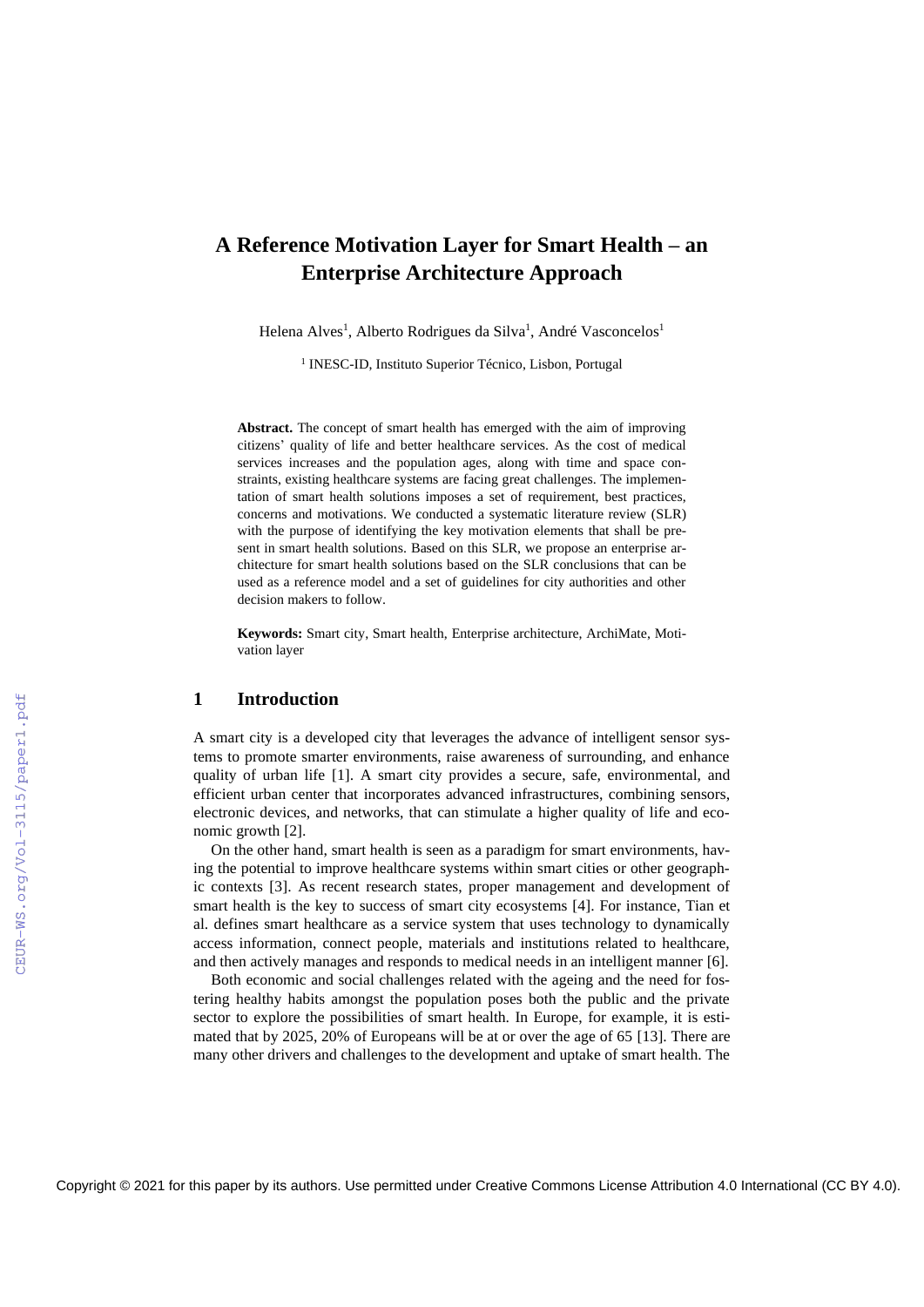use of technologies for data acquisition, processing, and analysis of healthcare data (such as mobile applications and sensors) increases along with the volume of data being recorded.

This paper proposes a "Smart Health Enterprise Architecture Framework" (or just "SH-EAF"), where smart health is a way to promote transparency on the health domain, as well as to enable efficient data integration and reliable analysis within smart health systems [7], reduce healthcare costs, among others. This approach would also favor the development of new applications, strengthening interoperability among systems. One simple example is described in [8], where patients with respiration problems use their smart phones to walk on the city with the minimal effect on their health. For that the application needs to use the context-aware network and sensing infrastructure of the smart city, taking advantage of data regarding pollution and pollen levels, among others. The major contribute of this paper is the proposal and discussion of an enterprise architecture framework motivation layer for guiding the implementation of smart health solutions by city authorities and other decision makers.

This paper is organized as follows: Section 2 explains the research methodology followed to obtain the elements presented in the proposed framework; Section 3 describes the framework, by introducing ArchiMate and motivation elements, explaining each element and exploring the relationships between them; Section 4 discusses the proposed framework and compares it based on related work. Finally, Section 5 presents the conclusion and future work.

# **2 Research Methodology**

To define the relevant motivation elements for a successful implementation of a smart health solution, we follow the systematic literature review (SLR) methodology [21]. This analysis is conducted by the following question:

**RQ**: What are the key motivation elements that can be considered in implementation of a smart health solution?

The search terms and datasets used to search for existing articles are listed below. Search Terms: "Smart City AND (Health OR Healthcare)"

**Datasets:** Google Scholar, ScienceDirect, Elsevier, IEEEXplore, ACM and ResearchGate

The inclusion criteria were the following: Written in English; Publication date after 2010, Public available papers; and Title and abstract relevance for the research. These criteria were used to obtain a final selection of 20 relevant articles for this research, published between 2013 and 2019. The distribution of those articles by venue (i.e., Conference, Journals, Technical Reports and Magazines) is shown in Fig. 1, and the number of selected articles by year is shown in Fig. 2. The list of the selected articles is shown in Table 1.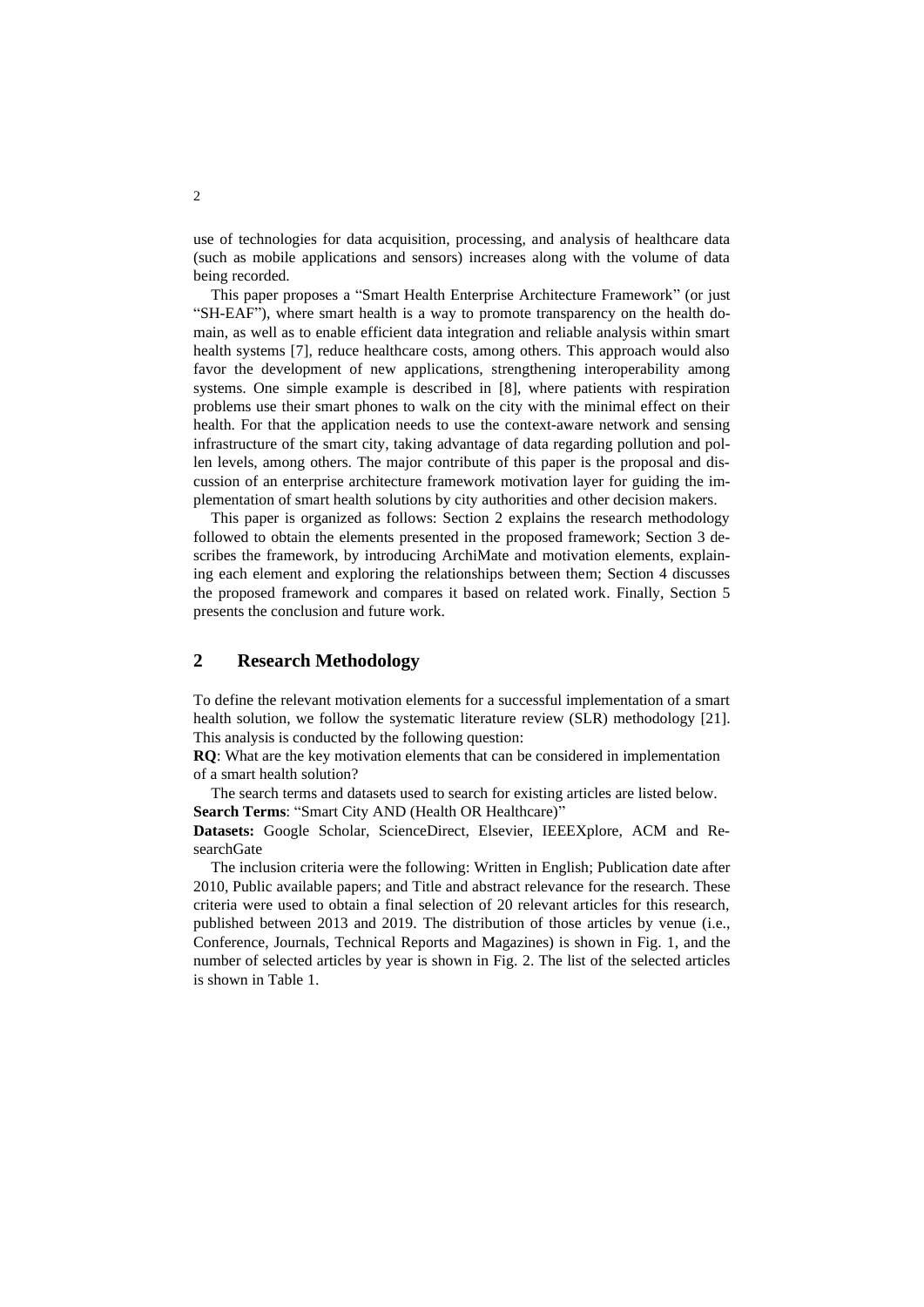

**Table 1.** Selected papers overview

| ID              | Reference | Title                                                                                                                         | Year | Type       |  |  |  |  |
|-----------------|-----------|-------------------------------------------------------------------------------------------------------------------------------|------|------------|--|--|--|--|
| SP <sub>1</sub> | $[3]$     | A Smart Health Application and its Related Privacy Is-<br>sues                                                                | 2016 | Conference |  |  |  |  |
| SP <sub>2</sub> | $[4]$     | Big Sensed Data Meets Deep Learning for Smarter<br>2017<br>Health Care in Smart Cities                                        |      | Journal    |  |  |  |  |
| SP <sub>3</sub> | $[10]$    | Context-aware recommender for smart health                                                                                    | 2015 | Conference |  |  |  |  |
| SP <sub>4</sub> | $[11]$    | 2018<br>Development of Monitoring and Health Service Infor-<br>mation System to Support Smart Health on Android Plat-<br>form |      | Conference |  |  |  |  |
| SP <sub>5</sub> | $[12]$    | Effective ways to use Internet of Things in the field of<br>medical and smart health care                                     | 2016 | Conference |  |  |  |  |
| SP <sub>6</sub> | $[13]$    | Internet of Things: Smart Health                                                                                              | 2015 | Report     |  |  |  |  |
| SP7             | [14]      | Everything You Wanted to Know About Smart Health<br>Care                                                                      | 2018 | Magazine   |  |  |  |  |
| SP <sub>8</sub> | $[15]$    | Smart health: A context-aware health paradigm within<br>2014<br>smart cities                                                  |      | Magazine   |  |  |  |  |
| SP <sub>9</sub> | $[24]$    | Modular and Personalized Smart Health Application<br>Design in a Smart City Environment                                       | 2017 | Journal    |  |  |  |  |
| SP10            | $[7]$     | Open data models for smart health interconnected appli-<br>2016<br>cations: the example of openEHR                            |      | Journal    |  |  |  |  |
| <b>SP11</b>     | [8]       | Personalized medical services using smart cities                                                                              | 2014 | Conference |  |  |  |  |
| SP12            | $[17]$    | PHR open platform based smart health service using<br>distributed object group framework                                      | 2016 | Journal    |  |  |  |  |
| SP13            | $[16]$    | Smart City and Smart-Health Framework, Challenges and<br>Opportunities                                                        |      | Journal    |  |  |  |  |
| SP14            | [18]      | Smart Health: Big Data Enabled Health Paradigm within<br><b>Smart Cities</b>                                                  |      | Journal    |  |  |  |  |
| SP15            | $[19]$    | Energy-harvesting based on internet of things and big<br>data analytics for smart health monitoring                           |      | Journal    |  |  |  |  |
| SP16            | [6]       | Smart healthcare: making medical care more intelligent                                                                        | 2019 | Journal    |  |  |  |  |
| SP17            | $[25]$    | Smart healthcare monitoring: A voice pathology detection<br>paradigm for smart cities                                         | 2017 | Journal    |  |  |  |  |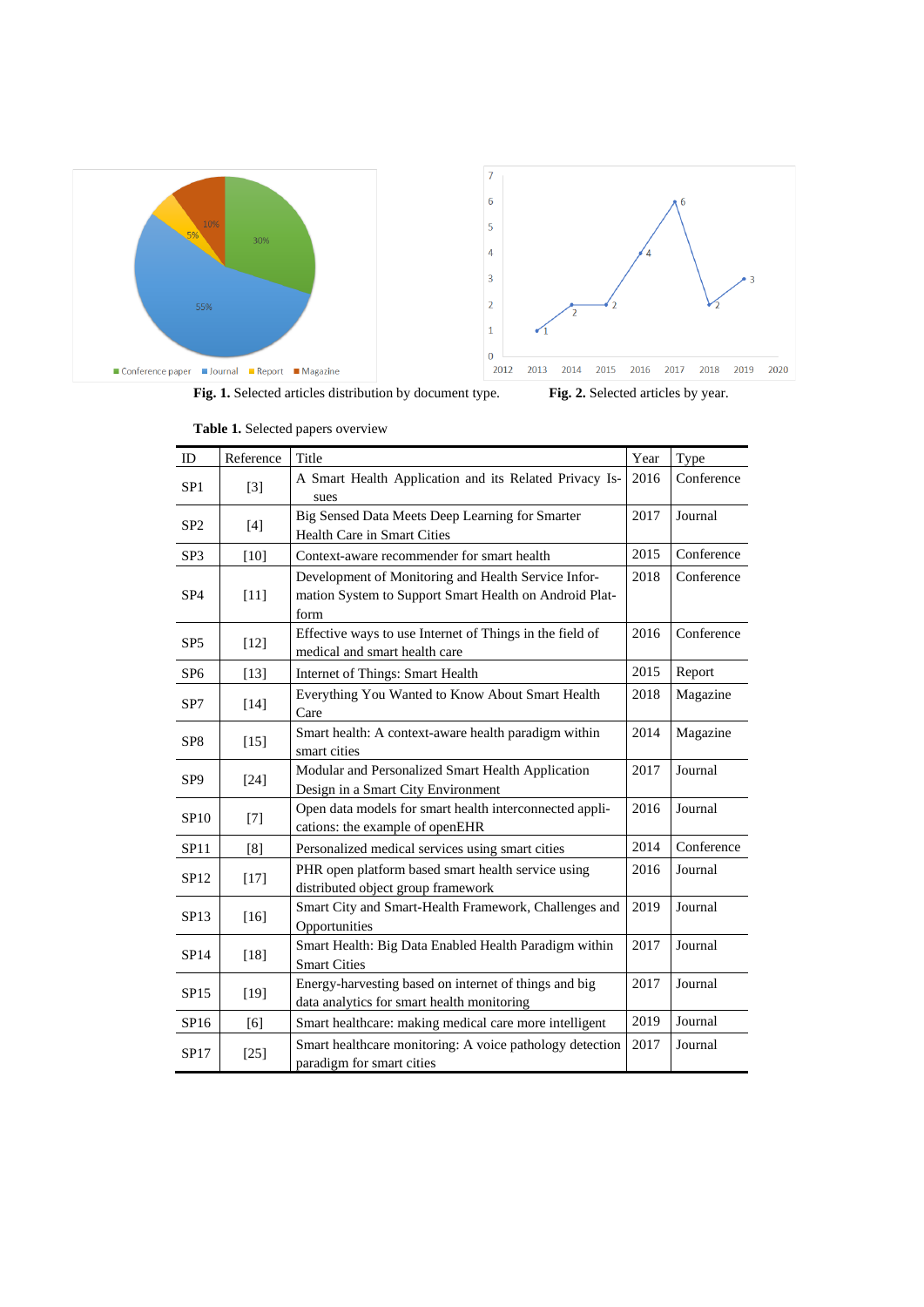| SP18        | [20]   | Smart Health and Wellbeing                                                                  | 2013 | Journal    |  |  |
|-------------|--------|---------------------------------------------------------------------------------------------|------|------------|--|--|
| <b>SP19</b> | $[9]$  | 2019<br>Stretching 'Smart': Advancing Health and Wellbeing<br>Through the Smart City Agenda |      | Journal    |  |  |
| <b>SP20</b> | $[26]$ | Toward a Smart HealthCare Architecture Using WebR<br>and WoT                                | 2017 | Conference |  |  |

From the selected articles, we identified a set of key motivation elements, by searching for motivation elements that occur in two or more of the selected papers. The inferred conclusions are going to be systematized in next section.

## **3 Smart Health EAF**

This section introduces the ArchiMate language and its motivation elements and then proposes the Smart Health Enterprise Architecture Framework (SH-EAF), a graphical view of its motivation elements. The relationships between the motivation elements are discussed in 3.10. In the end of this section, we present the SH-EAF (see Fig.5).

### **3.1 ArchiMate and motivation elements**

ArchiMate is a popular modelling language for enterprise architecture [21]. It is a visual language with a set of default iconography for describing, analyzing, and communicating many concerns of Enterprise Architectures as they change over time [21]. The ArchiMate Enterprise Architecture modeling language provides a uniform representation for diagrams that describe Enterprise Architectures [21].

To analyze the key concepts to achieve a successful adoption of a smart health solution, we use the following of ArchiMate motivation elements:

- **Stakeholder** represents the role of an individual, team, or organization that represents their interests in the effects of the architecture.
- **Driver** represents an external or internal condition that motivates an organization to define its goals and implement the changes necessary to achieve them.
- **Assessment** represents the result of an analysis of the state of affairs of the enterprise with respect to some driver.
- **Goal** represents a high-level statement of intent, direction, or desired end state for an organization and its stakeholders.
- **Outcome** represents an end result of a specific goal.
- **Principle** represents a statement of intent defining a general property that applies to any system in a certain context in the architecture.
- **Requirement** represents a statement of need defining a property that applies to a specific system as described by the architecture.
- **Constraint** is a particular requirement that represents a factor that limits the realization of goals.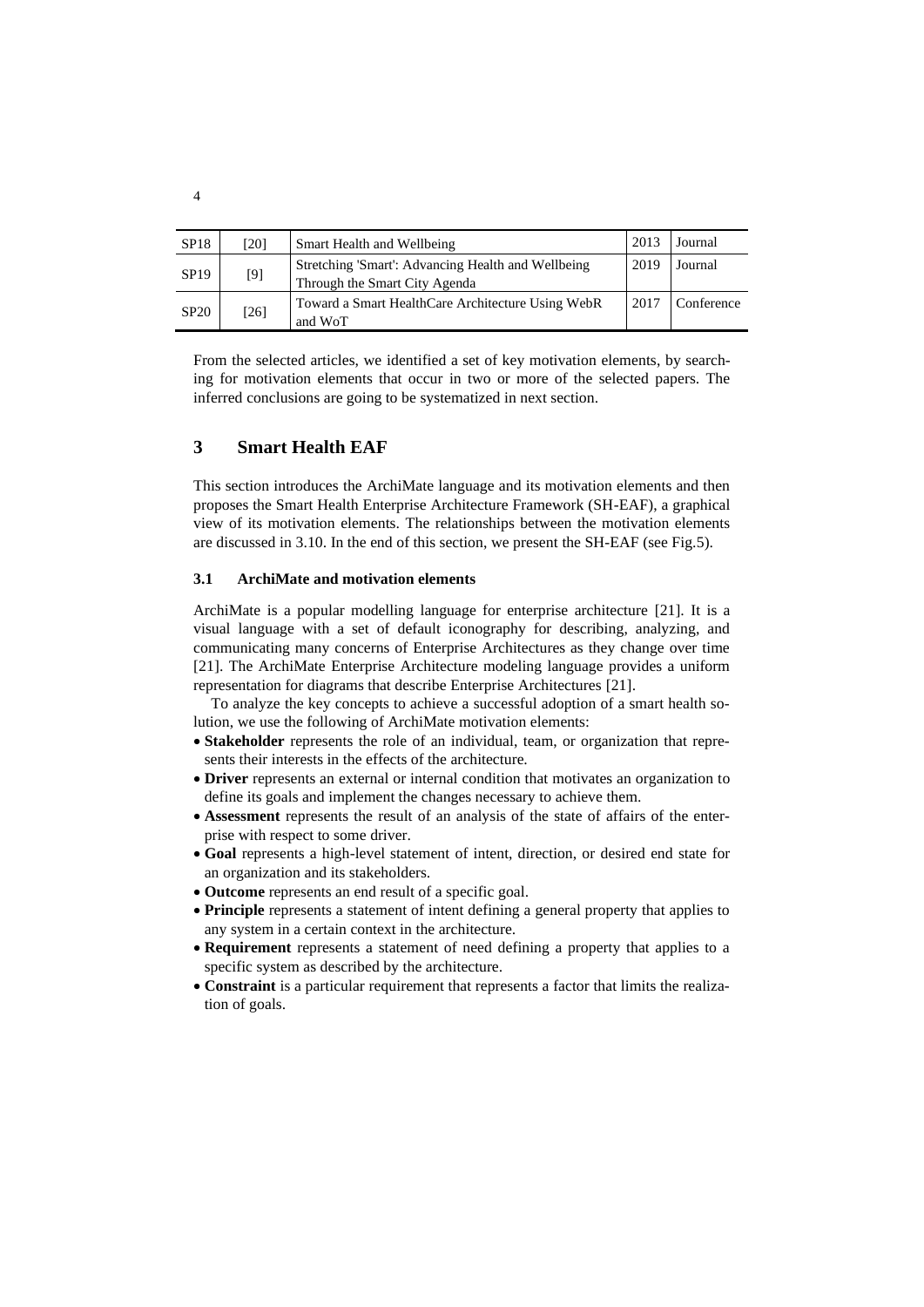#### **3.2 Stakeholders**

Regarding the individuals, teams or organizations that have interest in smart health, we identify 6 key stakeholders: Patient, Healthcare Regulator, Healthcare Provider, Entrepreneur, Healthcare Professional, and City Government.

**Patient** (S1) should be provided with a more comprehensive medical care [3]. A patient relies on receiving better healthcare services, with shorter waiting and treatment times and lower costs. An example of a concern that the Patient may have is the privacy of his personal data. **Healthcare Regulator** (S2) plays a role in ensuring proper standards and procurement processes. **Healthcare Provider** (S3) is a person or a company that provides healthcare services to patients. Examples are pharmacy, blood tests laboratory, hospitals, among others. **Entrepreneur** (S4) has interest in regarding the innovation part of technology that fails in most of medical facilities, in the latest developments in technological innovation to the healthcare challenges [13].

**Healthcare Professional** (S5) has interest in the uptake of Smart Health as some of the health monitoring technology solutions would also allow to prevent diseases. Examples are doctors, nurses, and others. The **City Government** (S6) has the most interest in the uptake of smart health solution due to the ageing of the population and the increase of unhealthy habits amongst the population, which are creating a lot of pressure in the public healthcare systems [10].



**Fig. 3.** SH-EAF: Stakeholders

#### **3.3 Drivers**

From our analysis the following key drivers are identified: Population increase, Population ageing, Population quality of life, Quality of healthcare services, and Healthcare costs.

**Population increase** (D1) is a driver that comes from the need of smart cites, as the world population growth will soon be unsustainable as cities will exceed their capacity [8]. With that, also come the problem of quality of life and the societal challenge of **ageing** (D2) [13]. **Population quality of life** (D3) of those citizens will be impacted. Several of the selected articles mention the quality of life of the citizens as a driver for the uptake of smart health and agree on the impact it can have [1][2][3][12][15][17].

Whilst smart health can significantly improve the quality of life it can also improve the **quality of healthcare services** (D4) and help reducing **healthcare costs** (D5) [8].

The population increase is also deeply connected to the quality, availability, effectiveness, and efficiency of the healthcare system services, as one negligence or improper service may lead to an outbreak of diseases and infections [4]. We can see the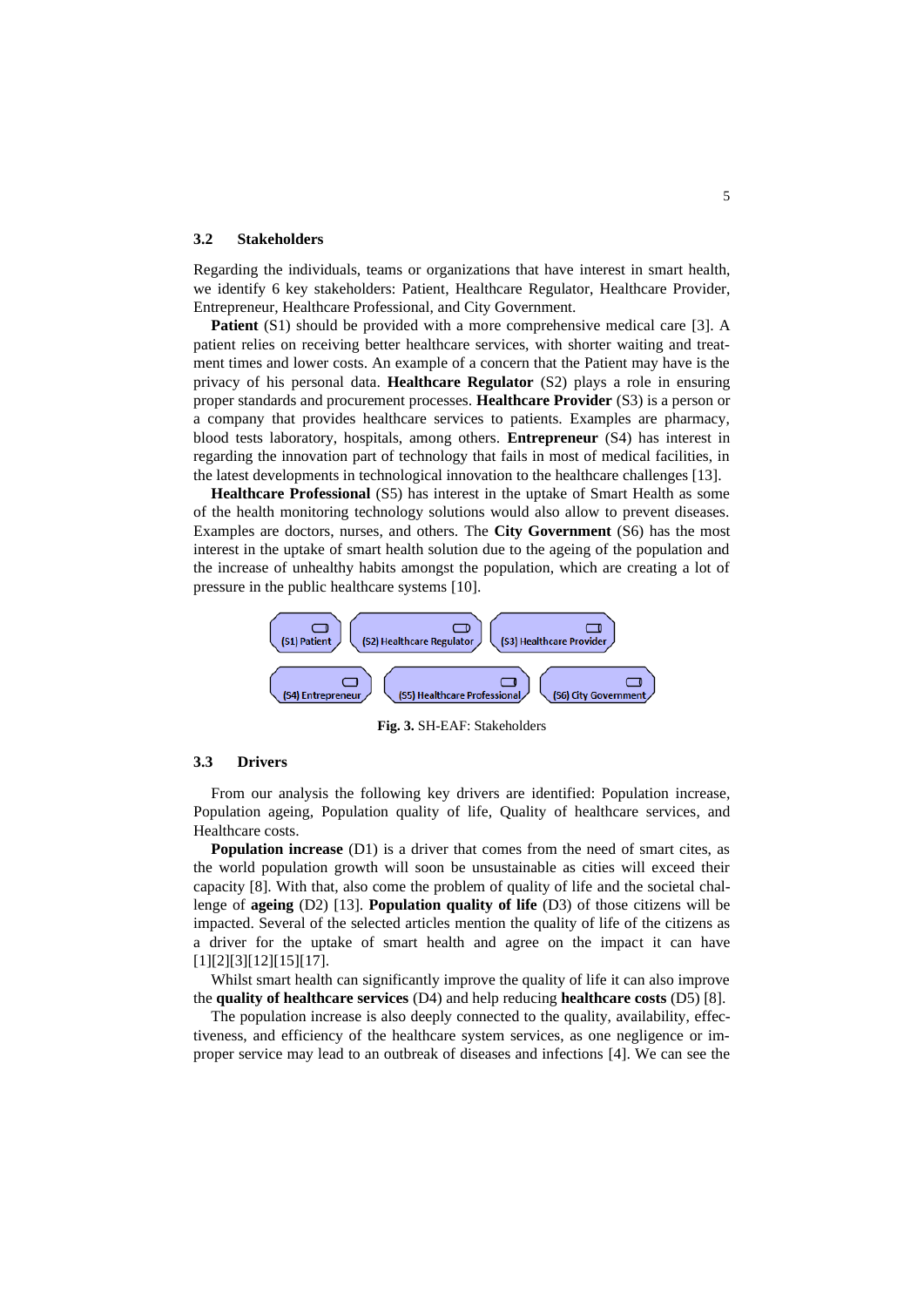example of the COVID-19 pandemic, where countries that did not had a high standard of healthcare services faced a harder challenge.



**Fig. 4.** SH-EAF: Drivers

### **3.4 Assessments**

An assessment element defines a quantitative indicator that can help the decisionmakers to monitor and control the performance of their system. For instance, if a city has: an allocated financial budget lower than a certain value, a certain number of complaints about its healthcare systems, reached a representation of a certain percentage of the city population marked as unhealthy, a certain percentage of the population that does not have proper access to pharmacies, hospital, and other health facilities, registered a certain percentage of rise in chronic diseases.

Based on this set of indicators it is possible to discuss if there is a need (or) not to bring smart healthcare solutions to the table.

For smart health providers, the **public sector's financial budget** (A1) often poses a challenge, as there are a lot of bureaucracy behind investments and there are often late payments [13]. In countries dealing with financial crisis, the public sector's financial budget is almost close to zero, due to austerity measures [13]. However, regardless of that, governments shall invest in smart health solutions to reduce costs and increase the efficiency, as these solutions can take advantage of the existing smart city infrastructures [15]. If this investment is made in earlier disease detection and prevention, we will be watching a decrease in hospital visits and treatment numbers [15].

To ensure there are not many **complaints regarding the existing healthcare** (A2) **systems**, it's necessary to guarantee better services, providing more satisfactory services with lower medical costs and more efficient treatments [12][15]. In fact, as the population increases and ages the quality of life of citizens decreases, leading to a rapidly **increase of the number of chronic diseases patients** (A3) [15][17]. Chronic diseases pose a threat to the quality of services of healthcare organizations, both in expenses, resources, and medical research [17]. Some patients may also be putting their quality of life (and life) in risk as some of them may not have **proper access to hospitals and other health facilities** (A4) [12]. As the actual healthcare systems are not able to accommodate everyone's needs (mostly due to population increase), healthcare costs tend to become unaffordable and unavailable to some [14].

Lastly, we see a trend of **unhealthy habits among the population** (A5), posing a challenge for the fostering of healthier habits and therefore for the implementation of smart health solutions [10].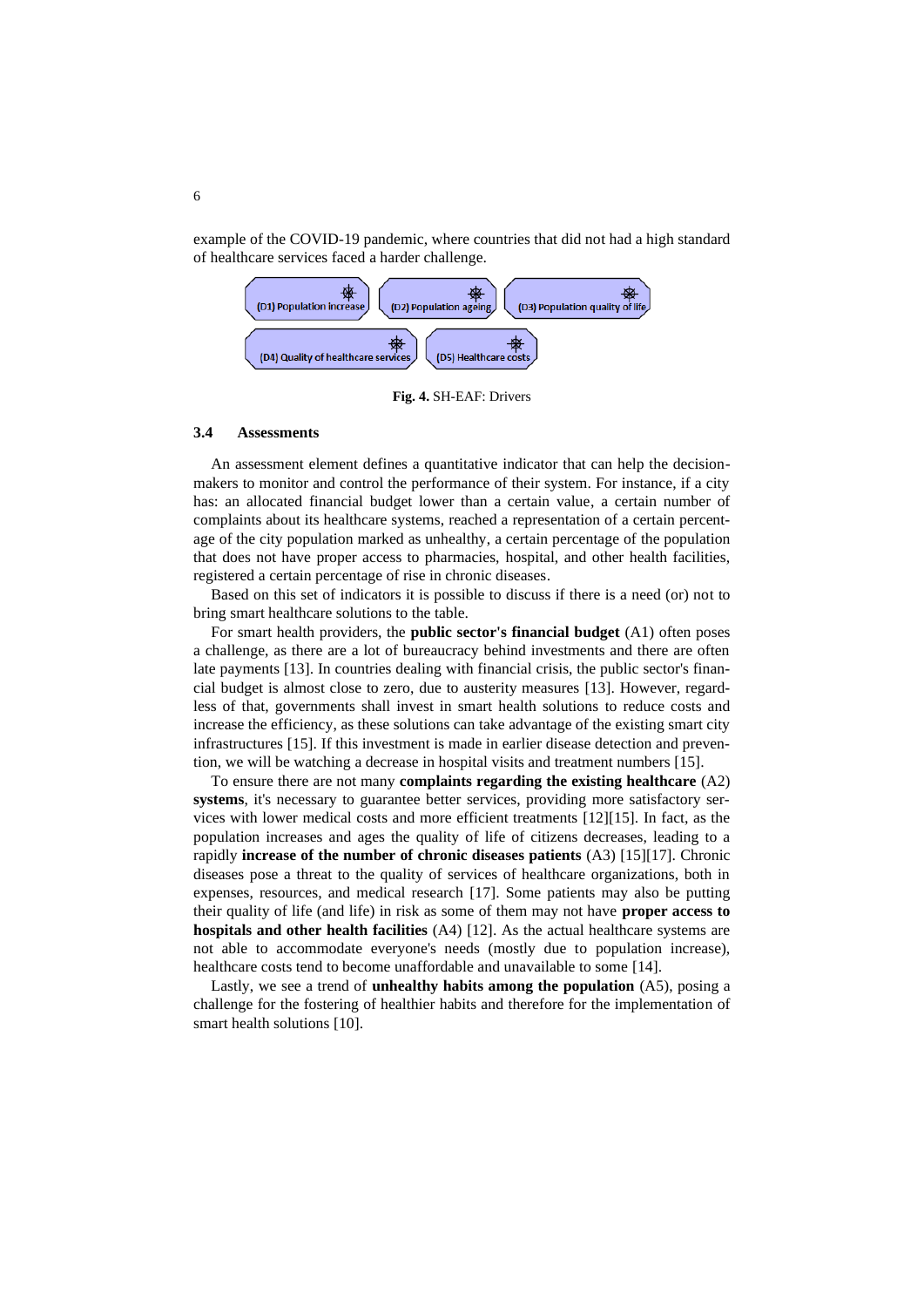

**Fig. 5.** SH-EAF: Assessments

#### **3.5 Goals**

From our analysis seven key goals are defined: Promote healthier lifestyles and improve quality of life, allow citizens to access healthcare services more easily, Provide more efficient and reliable health services, Monitor and analyze health related data, Improve and further develop health applications, Introduce Open Data Models, and Reduce healthcare costs.

The uptake of smart health has the goal to **promote a healthier society**, where people can live longer and with **better quality of life** (G1) [4][9][15][20]. Although, to improve patient's quality of life and help reducing healthcare costs, it is needed that patients have an **easy access to the healthcare services** (G2) [3]. Another important goal to take in consideration is to **provide a more efficient and reliable health service** (G3), ensuring the best medical assistance, prompt medical service, more efficient treatments, and the most satisfactory service, to improve the quality and efficiency of the healthcare systems  $[3][4][8][9][12][14][15][16][20]$ .

Improper health services may lead to disaster situations. See the case of COVID-19 pandemic, where the outbreak of a virus exposed countries healthcare systems fragilities and improper health services. The focus of the smart health solution should be on improving the efficiency and quality of medical care [6][14].

To ensure that the patients get the required treatments in time, it is needed that their **health-related data is properly managed** (G4), allowing remote monitoring of health conditions and opening the possibility for patients to receive health services in patients' homes [4][11][14][15]. By taking proper advantage of the data interoperability and analysis within smart city, it is possible to set a goal to **improve and further develop applications** (G5), part of innovative smart health solutions. Context-aware services and applications are especially important here, as they automatically adapt to discovered context and allow real-time data collection from/by patients, which can then be combined with the city data [15].

An important goal to ensure transparency on the goal and to enable the efficiency of data integration and health-related data analysis is the **introduction of Open Data models** (G6).

Lastly, the authors of the analyzed articles identify the **reduction of healthcare associated costs** (G7) as one of the more important goals. Smart health can help in cost and wastage reduction, reducing number of unnecessary visits to the hospital, by providing health services in patients homes, for example [15][16][18][20]. This is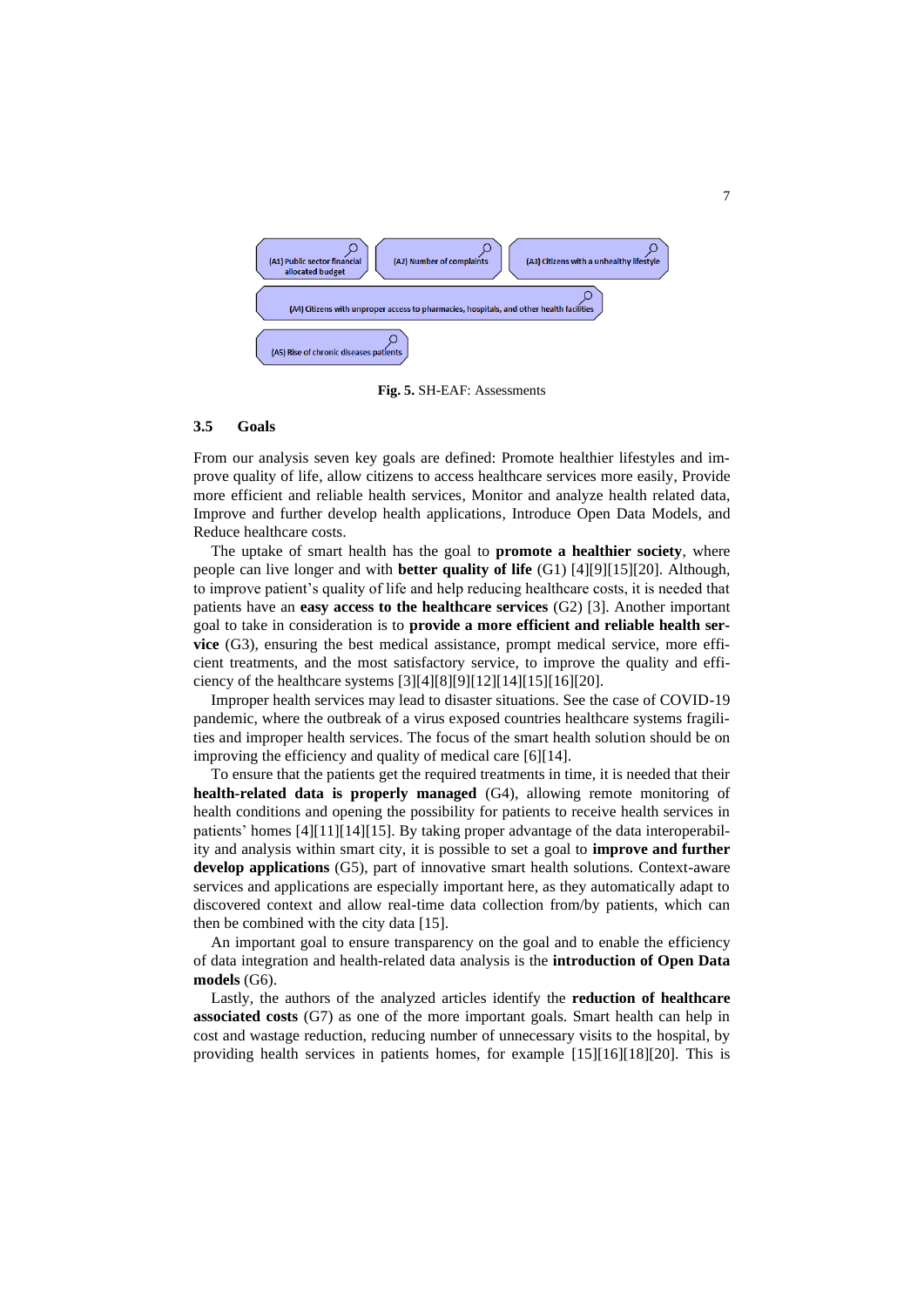very important as the tradition health services are many times not available or affordable to everyone [14] and quality smart health services can help patients improve their quality of life whilst reducing the healthcare costs [3].

| 0<br>O<br>(G2) Allow citizens to access healthcare services more easily<br>(G1) Promote healthier lifestyles and<br>improve quality of life | (G3) Provide more efficient and reliable health services |
|---------------------------------------------------------------------------------------------------------------------------------------------|----------------------------------------------------------|
| 0<br>0<br>(G4) Monitor and analyze health related data<br>(G5) Improve and further develop health applications                              | (G6) Introduce Open Data Models                          |
| 0<br>(G7) Reduce healthcare costs                                                                                                           |                                                          |

**Fig. 6.** SH-EAF: Goals

### **3.6 Outcomes**

From the SLR analysis seven key outcomes are defined: Improved living standards and healthier lifestyles, Increased patients' satisfaction with healthcare services, Reduced space and times constraints in medical service, Reduced burden of healthcare system economics, Provision of remote and context-aware services, Transparency on medical errors and Increased data integration and processing efficiency.

The motivation behind achieving **better living standards and healthier lifestyles** (O1) comes from ensuring the creation of a healthier society [15]. Better healthcare services help citizens improve their quality of life and therefore prolong their lifetime [3][4].

Another benefit from its adoption is the **increase of patient satisfaction with healthcare services** (O2), as improved services make treatments and health monitoring more comfortable to patients as well as more efficient and affordable [15]. Quality and efficient healthcare services also tend to imply an experience improvement for the user [14]. Remote health monitoring comes with a great benefit of **reducing space and time constraints** (O3), as by providing services remotely we are eliminating space constraint by providing services remotely and time constraints, by reducing treatments time [12][17].

By providing health services by the comfort of patients' house, expenses decrease, as the medical cost is lower for the patient and for the healthcare institutions, as it decreases the unnecessary visits to hospital [15][16]. Patient can then have access to electronic healthcare records and therapeutic procedures at a **lower cost** (O4) [3]. Another aspect to consider in smart healthcare is the **provision of remote and context-aware services** (O5) that comes from the adoption of smart health solutions as well as the **transparency** that this solution can bring to the field (06), especially **with medical errors** (O6) [15][20].

Lastly but not less important, smart health applications provide a **more efficient and accurate processing** (O7) when taking conclusion, deduction, or predictions regarding the state of health of an individual [4].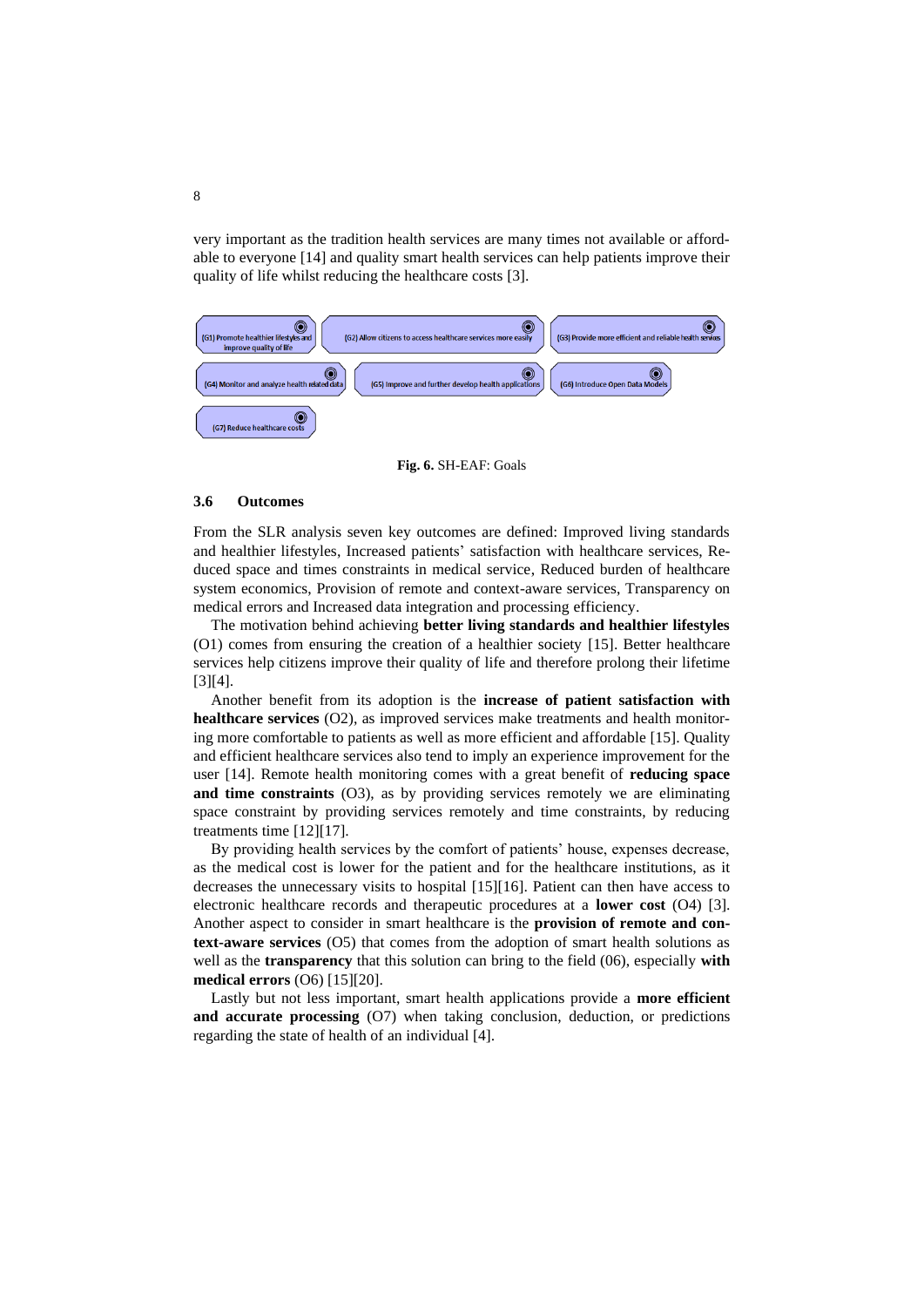| (O2) Increased patients satisfaction with<br>(01) Improved living standards and<br>(O3) Reduced space and time constraints in medical service<br>healthcare services<br>healthier lifestyles |
|----------------------------------------------------------------------------------------------------------------------------------------------------------------------------------------------|
| (05) Provision of remote and context aware-services<br>(O4) Reduced burden of healthcare system economics                                                                                    |
| Ø<br>O)<br>(O6) Transparency on medical errors<br>(O7) Increased data integration and processing efficiency                                                                                  |

#### **Fig. 7.** SH-EAF: Outcomes

### **3.7 Principles**

From the SLR analysis two key principles are defined: Ensure uniform technical standards among medical institutions and utilize available resources to their maximum potential.

**Ensuring uniform technical standards among medical institutions** (P1) is a good principle to adopt when taking in consideration smart health, as the adoption of healthcare solutions many times require changes in rules and regulations of hospitals and other healthcare providers [13]. Current smart healthcare lacks macro guidance and programming documents, which may lead to unclear goals and waste of resources [6]. Also, regarding data integrity, is fundamental to ensure uniform standards [6]. When talking about reducing healthcare costs with smart health adoption it is also important to ensure that we are **utilizing available resources to their maximum potential** (P2) [6][14].



**Fig. 8.** SH-EAF: Principles

### **3.8 Requirements**

While the adoption of smart health may be very beneficial to stakeholders, it imposes several requirements for the architecture of the solution.

One of them is that the smart health **shall be user-oriented and personalized** (R1), ensuring and enriched user experience. Redefining traditional healthcare, with higher quality and efficient services, allows to provide a personal customization of services with enriched user experience [3][4][14][15].

It also needs to **ensure interoperability, compatibility, ample connectivity, reliability, and scalability of the system** (R2), addressing problems with compatibility across different platforms and devices, connectivity issues, ability to interoperate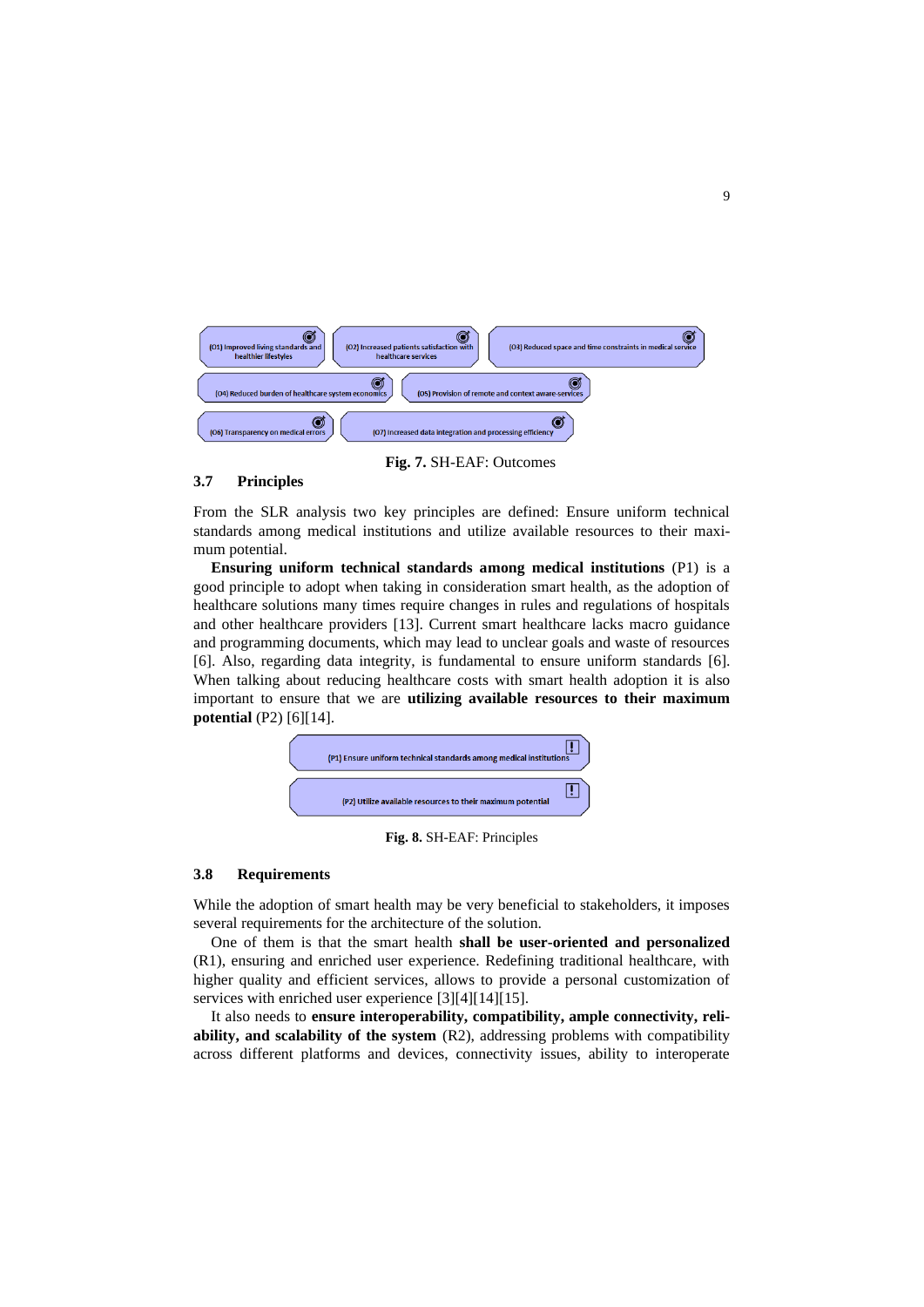across different platforms and upgrades to newer system versions and technologies [7][14].

Also, very important is to **ensure data confidentiality, integrity, and privacy** (R3), as smart health poses some challenges regarding this, taking in account that large amounts of information are going to be gathered [16]. The healthcare networks contain personal information that can be easily manipulated [14]. Therefore, we shall ensure that the data is only shared with authorized users (confidentiality), that the data transmitted and received was not altered or compromised (integrity) and that proper standards regarding personal information and privacy breaches are implemented (privacy) [6][14].

Then, we **shall ensure proper management of health record to store health monitoring data** (R4), because proper management of patient records ensures that the patient gets required treatment when due and helps in the development of personalized medicine applications [4]. This can be achieved with the help of IoT, and it provides doctors and care givers with new ways to exchange medical records and test results remotely and instantly [8][12]. This way it is very important to allow data sharing and communication between systems (R3).

And lastly, the solution shall **collect, classify, and analyze data from patients and combine that with the city data and between systems** (R5). There are some challenges regarding this requirement, as some data remains trapped in EHR (Electronic Health Record), complicating the exchange of data [7]. But this requirement also benefits the system because by allowing data integration and exchange, we are promoting transparency and enabling efficient data integration and reliable analysis within Smart Health systems [7]. It also helps with the development of new applications and the maintenance of the existing ones [7]. One of the articles, gives an example: an application that collects data from the mobile phones of citizens regarding traffic lights and pollen concentrations by using wire-less sensors distributed in trees and streetlights [3]. The application analyses the data and advises citizens to take a route with low level of pollution or pollen. It would also allow that real time data could be collected from citizens and combined with city data [15].

An example on how to collect, classify and analyze data from patients between systems: system where patients report their health condition based on the level of pain felt at the that time (taking in consideration temperature, heart rate, …). If these health conditions pass a certain level, system will give notification to the doctor for further communication and advise patient to check health condition to a health clinic [11].



**Fig. 9.** SH-EAF: Requirements

10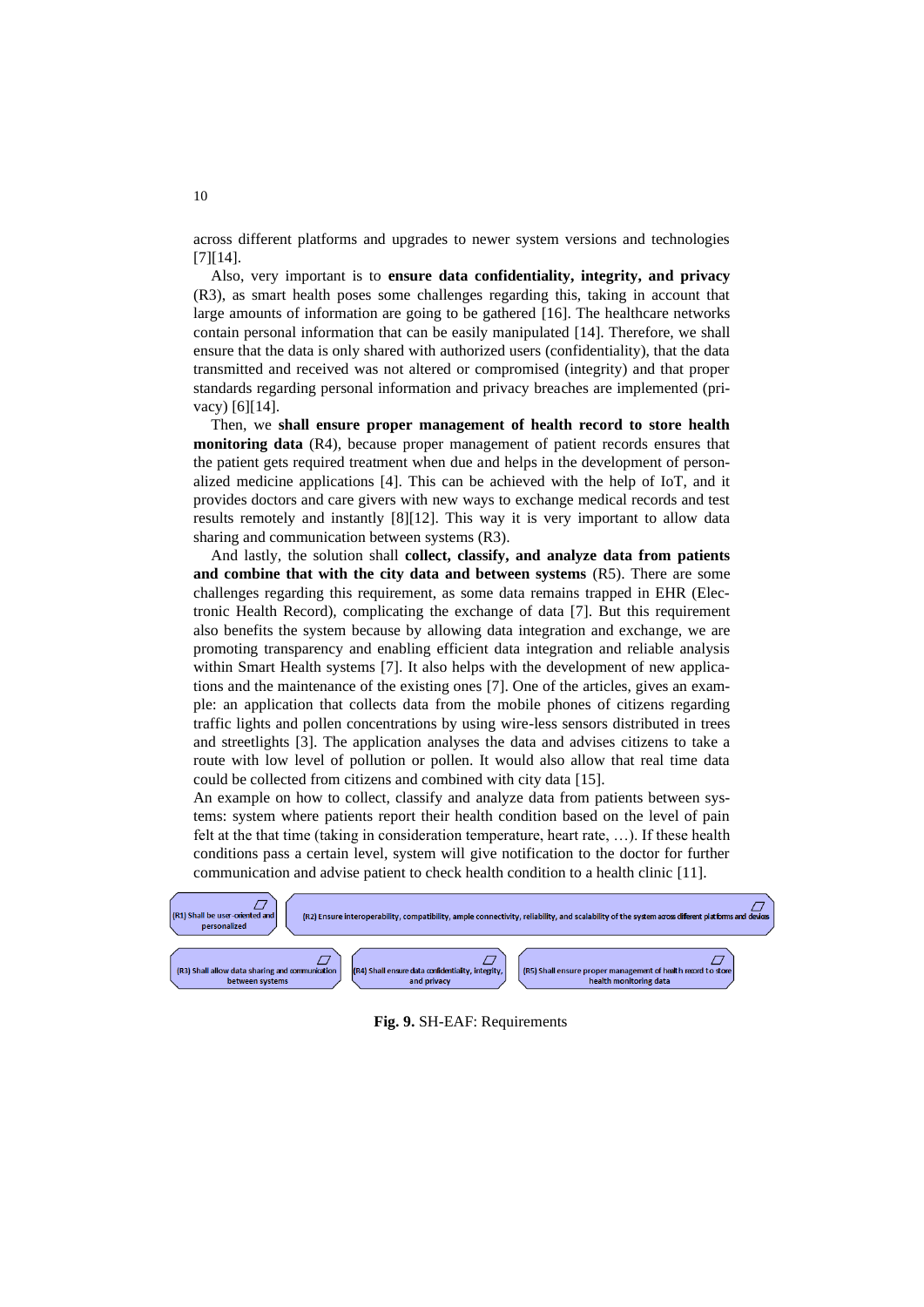#### **3.9 Constraints**

There are several factors that limit the realization of smart health goals, such as: Funding and economic aspects; Data collection, presentation, and analysis; Data quantity, variety, velocity, consistency, and storage; Usability and human-computer interaction; Sensor integration and battery; May require technological developments in ICT, technology, and connectivity.

As for the **funding and economic aspects** (C1), although smart health reduces the cost of healthcare systems [3], there is a limited financial budget for this solution (especially in the public sector) [13] and the medical services may not be approachable or affordable to everyone [14]. Another thing to consider, in special when the smart health solutions are implemented by private entrepreneurs, is the cost of design of the solution [14], as the technologies implied require funding to be maintained and upgrade [6]. With the increase of elderly patients and the rise of chronic diseases, so does the demand for assisted living increases, increasing the healthcare costs and creating a shortage of healthcare professional [20].

One pillar of smart health application is the **proper use of health-related data** (C2), as it is essential for the provision of health services [15]. But, with data is necessary to take in account its **quantity, variety, velocity, consistency, and storage** (C3). Many time the information stored in non-uniform, too complicated and too big [6] [18]. The information collected by sensors is very diverse and smart health demands it being collected and analyzed almost in real time (to prove useful to patients) and it also pose a challenge of volume, as the sensor take measurements every few seconds [15]. Regarding **usability and human-computer interaction** (C4), it poses a constraint as how the citizens interact with the city can lift many problems such as sensor design, system reliability, among others [15]. Smart health is constrained by the **technological developments in ICT, technology, and connectivity** (C5), as smart health solutions are enabled by specific technologies on which their functionalities rely [13]. Lastly, a constraint that is often forgotten has to do with **sensor integration and battery** (C6). Battery life of sensors is limited and the co-existing of heterogeneous systems represents a challenge [15][19].



**Fig. 10.** SH-EAF: Constraints

### **3.10 Relationship between elements**

There are many relationships between the motivation elements of SH-EAF, as suggested in Fig.11. The model is divided in 5 different levels: Level 1 - Stakeholder; Level 2 - Drivers; Level 3 - Assessments; Level 4 - Goals; Level 5 - Outcomes. The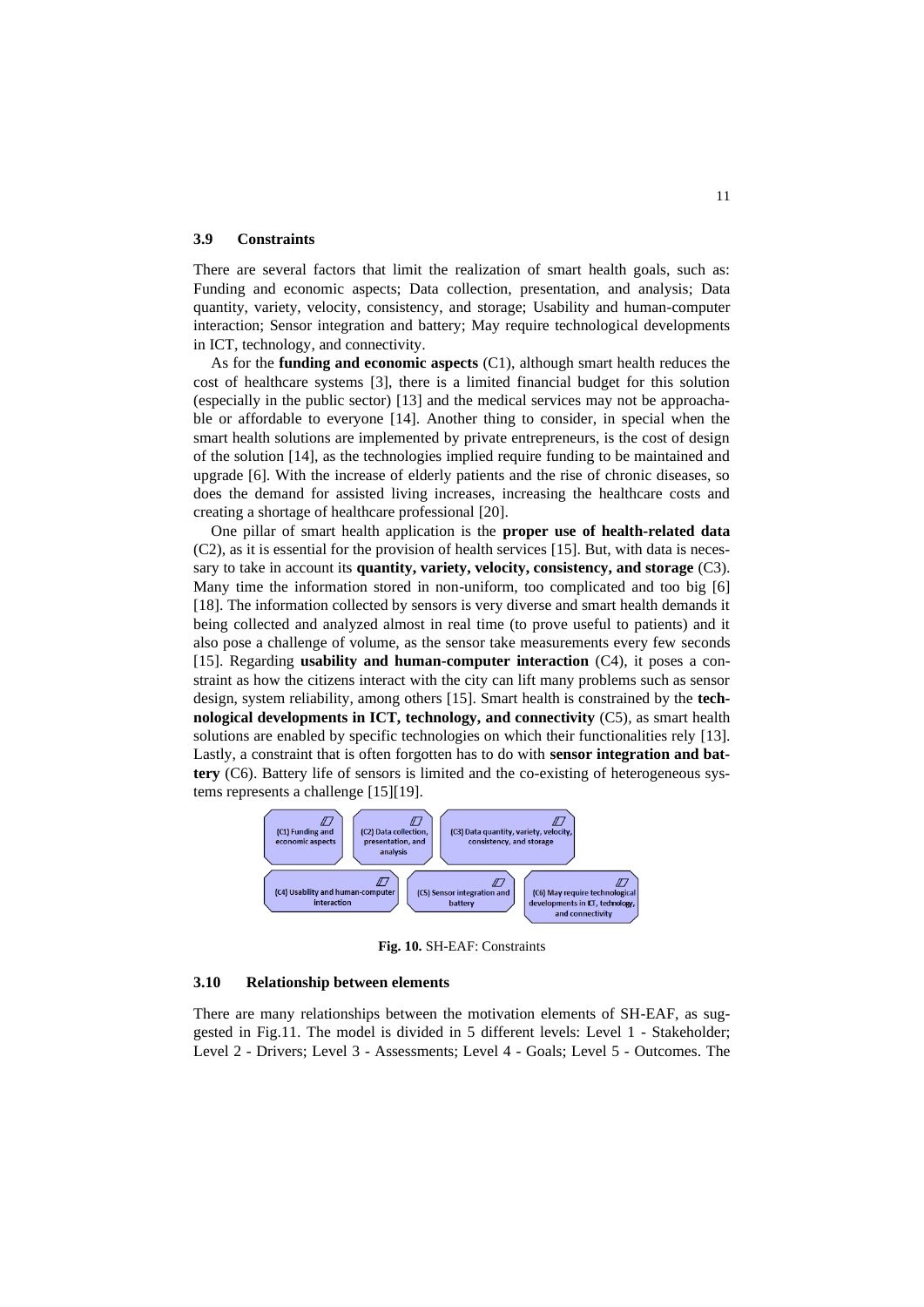stakeholders are concerned with the drivers and the drivers originate from the assessments. In turn, the assessments lead to goals and goals lead to outcomes.

Regarding the relationship between stakeholders and driver:

- The City Government is concerned with all the driver identified in this framework, as it is the stakeholder that has the most interest in the uptake of smart health.
- Healthcare professional, as being a person who provides healthcare treatment, is concerned with the quality of life of the population and the quality of healthcare services that he/she can provide.
- Both Entrepreneur, Patient, Healthcare regulator and Healthcare provider are stakeholders that only have concern regarding the quality of healthcare services.

Moving on to the relationship between drivers and assessments, in the EAF we only represent assessment that reveal weaknesses of the healthcare systems. Therefore, both assessments A5, A1 and A3 are associated with the quality of healthcare services. The rise of chronic diseases patients is associated with the ageing of the population and lastly, low public sector allocated budget is associated with healthcare costs.

As for the goals, we have goal G4 that is directly connected to the driver of Quality of healthcare services, as opening data can make the public sector more efficient. When data produced by cities is made available and accessible (for example, through open APIs), it can be utilized by both organizations and other parties [5]. All other goals are associated to the assessments and represent what would be desirable. As for the smart health implementation we set the goals around trying to solve the weaknesses of healthcare systems. And so, the represented outcomes are the expected end result of the goals to each they are connected (Realizes connection).

As we already saw before, if we introduce Open Data models [7], we can achieve increased data integration and processing efficiency. If we provide more efficient and reliable health services, we are increasing patients' satisfaction. If we promote healthier lifestyles and improve quality of life, we are improving living standards and healthier lifestyles. If we manage to reduce healthcare costs, we are reducing the burden of healthcare system economics on the government and therefore redistributing it to other areas that may be needing it more.

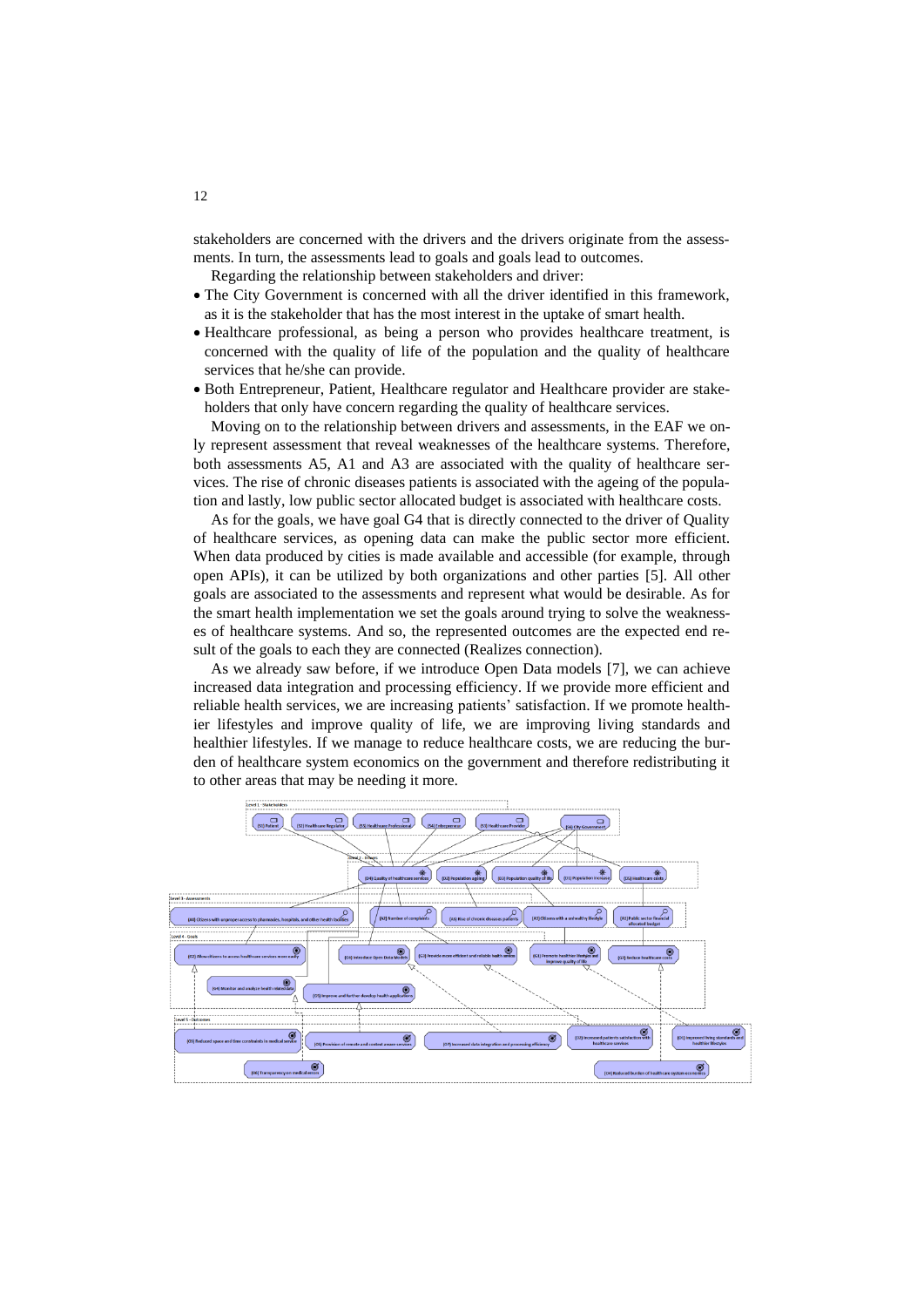**Fig. 11.** Relationships between Stakeholders, Drivers, Goals, Assessments and Outcomes.

# **4 SH-EAF Discussion**

Table 2 presents a mapping between each specific ArchiMate motivation element and the selected papers.

The Popularity metric shows the popularity of the element in face of the SLR and was calculate dividing the number of articles the element gets mentioned by the total of articles that were analyzed (20). As we can observe from this table, all the motivation element from SH-EAF have been referenced at least on two articles, therefore each element has at least 10% of popularity.To apply this enterprise architecture model to a city, its elements can be used as guidelines for its implementation. The most popular elements shall be the priority in an implementation of this framework, followed by the remaining. The context can also the adapted to each city reality (for example, some cities may not have problems with citizens access to health facilities, there may be already open data models put in place, etc.)

Concluding, this research intends to provide a general mode for city authorities and to have a reference enterprise architecture when working on their smart health solutions, from a motivation perspective.

| <b>Motivation Elements</b> |                                                                                            | Popularity<br>(% ) | SP <sub>1</sub> | SP <sub>2</sub>           | SP3 | SP4          | SP <sub>5</sub>           | SP <sub>6</sub> | SP7                       | SP8                       |   |                           |                           | SP9 SP10 SP11 SP12 SP13 SP14 |   |                           | SP15 | SP16 |                           | SP17 SP18    | SP19                      | SP20                      |
|----------------------------|--------------------------------------------------------------------------------------------|--------------------|-----------------|---------------------------|-----|--------------|---------------------------|-----------------|---------------------------|---------------------------|---|---------------------------|---------------------------|------------------------------|---|---------------------------|------|------|---------------------------|--------------|---------------------------|---------------------------|
|                            | Healthcare professional                                                                    |                    |                 |                           |     |              |                           |                 |                           |                           |   |                           | X                         | $\mathsf X$                  |   |                           |      | X    | x                         |              | $\boldsymbol{\mathsf{x}}$ |                           |
| Stakeholders               | Healthcare provider                                                                        |                    |                 |                           |     | X            |                           | X               |                           |                           |   |                           |                           |                              |   |                           |      | X    | x                         | X            |                           |                           |
|                            | Patient                                                                                    |                    | x               | x                         | X   | X            | $\pmb{\times}$            |                 | Х                         | x                         |   |                           |                           | X                            |   |                           |      | х    | Х                         | X            | $\boldsymbol{\mathsf{x}}$ |                           |
|                            | City Government                                                                            | 30%                | X               |                           |     |              |                           |                 |                           | $\mathsf{x}$              |   |                           | x                         |                              | X |                           |      |      |                           | X            | X                         |                           |
|                            | Entrepeneur                                                                                |                    |                 |                           |     |              |                           | X               |                           |                           |   |                           |                           |                              |   |                           |      |      | $\boldsymbol{\mathsf{x}}$ | $\mathsf{x}$ |                           |                           |
|                            | Healthcare regulator                                                                       | 10%                |                 |                           |     |              |                           | X               |                           |                           |   |                           |                           |                              |   |                           | X    |      |                           |              |                           |                           |
|                            | Population increase                                                                        | 20%                | x               | X                         |     |              |                           |                 | $\mathsf{x}$              |                           |   |                           | $\boldsymbol{\mathsf{x}}$ |                              |   |                           |      |      |                           |              |                           |                           |
|                            | Population ageing                                                                          | 30%                |                 | X                         | x   |              |                           | X               |                           | $\mathsf{x}$              |   |                           |                           | X                            |   |                           |      |      |                           |              | $\boldsymbol{\mathsf{x}}$ |                           |
| Drivers                    | Population quality of life                                                                 | 35%                | $\mathsf{x}$    | $\boldsymbol{\mathsf{x}}$ |     | $\mathsf{x}$ |                           |                 |                           | $\mathsf{x}$              |   |                           |                           |                              |   |                           |      |      |                           | X            | $\boldsymbol{\mathsf{x}}$ | $\boldsymbol{\mathsf{x}}$ |
|                            | Quality of healthcare services                                                             | 30%                |                 | $\boldsymbol{\mathsf{x}}$ |     |              | X                         |                 | $\mathsf{x}$              |                           |   |                           |                           |                              | X |                           |      |      | X                         |              |                           | $\mathsf{x}$              |
|                            | <b>Healthcare costs</b>                                                                    | 35%                | X               | $\mathsf{x}$              | X   |              | $\boldsymbol{\mathsf{x}}$ |                 | $\mathsf{x}$              | $\mathsf{x}$              |   |                           |                           |                              | X |                           |      |      |                           |              |                           |                           |
|                            | Public sector financial allocated budget                                                   | 10%<br>15%         |                 |                           |     |              |                           | X               |                           | $\pmb{\times}$            |   |                           |                           |                              |   |                           |      |      |                           |              |                           |                           |
|                            | Number of complaints                                                                       |                    |                 |                           |     |              | $\mathsf{x}$              | X               |                           | $\mathsf{x}$              |   |                           |                           |                              |   |                           |      |      |                           |              |                           |                           |
|                            | Citizens with a unhealthy lifestyle                                                        | 10%                |                 | x                         | x   |              |                           |                 |                           |                           |   |                           |                           |                              |   |                           |      |      |                           |              |                           |                           |
| Assessment                 | Citizens with unproper access to pharmacies, hospitals and other health<br>facilities      |                    |                 |                           |     |              | X                         |                 | $\mathsf{x}$              |                           |   |                           |                           |                              |   |                           |      |      |                           |              |                           |                           |
|                            | Rise of chronic diseases patients                                                          | 10%                |                 |                           |     |              |                           |                 |                           | X                         |   |                           |                           | $\mathsf{x}$                 |   |                           |      |      |                           |              |                           |                           |
|                            | Promote healthier lifestyles and improve quality of life                                   | 20%                |                 | x                         |     |              |                           |                 |                           | $\pmb{\times}$            |   |                           |                           |                              |   |                           |      |      |                           | X            | X                         |                           |
|                            | Reduce healthcare costs                                                                    | 45%                | X               |                           |     |              | $\boldsymbol{\mathsf{x}}$ |                 | X                         | X                         |   |                           | $\boldsymbol{\mathsf{x}}$ |                              | X | X                         |      |      |                           | $\mathsf{x}$ | X                         |                           |
|                            | Improve and further delevop health applications                                            | 10%                |                 |                           | x   |              |                           |                 |                           | X                         |   |                           |                           |                              |   |                           |      |      |                           |              |                           |                           |
| Goals                      | Allow citizens to access healthcare services more easily                                   | 10%                | х               |                           |     |              |                           |                 |                           | $\boldsymbol{\mathsf{x}}$ |   |                           |                           |                              |   |                           |      |      |                           |              |                           |                           |
|                            | Introduce Open Data models                                                                 | 10%                |                 |                           |     |              |                           |                 |                           |                           |   | X                         |                           | X                            |   |                           |      |      |                           |              |                           |                           |
|                            | Monitor and analyse health-related data                                                    | 15%                |                 | X                         |     | X            |                           |                 | X                         |                           |   |                           |                           |                              |   |                           |      |      |                           |              |                           |                           |
|                            | Provide more efficient and reliable health services                                        | 55%                | x               | $\boldsymbol{\mathsf{x}}$ |     |              | X                         |                 | $\boldsymbol{\mathsf{x}}$ | $\pmb{\times}$            |   |                           | $\boldsymbol{\mathsf{x}}$ |                              | X | X                         |      | X    |                           | X            | $\mathsf{x}$              |                           |
|                            | Increased data integration and processing efficiency                                       | 10%                |                 | $\boldsymbol{\mathsf{x}}$ |     |              |                           |                 |                           |                           |   |                           |                           |                              |   | X                         |      |      |                           |              |                           |                           |
|                            | Provision of remote and context aware-services                                             | 10%                |                 | $\boldsymbol{\mathsf{x}}$ |     |              |                           |                 |                           | $\mathsf{x}$              |   |                           |                           |                              |   |                           |      |      |                           |              |                           |                           |
|                            | Improved living standards and healthier lifestyles                                         | 30%                | X               | $\boldsymbol{\mathsf{x}}$ |     |              | $\boldsymbol{\mathsf{x}}$ |                 |                           | $\boldsymbol{\mathsf{x}}$ |   |                           | X                         |                              |   |                           |      |      |                           | X            |                           |                           |
| Outcomes                   | Increased patients satisfaction with healthcare services                                   | 20%                |                 | $\boldsymbol{\mathsf{x}}$ |     |              |                           |                 | X                         | X                         |   |                           |                           |                              |   | X                         |      |      |                           |              |                           |                           |
|                            | Reduced burden of healthcare system economics                                              | 40%                | $\mathsf{x}$    | $\boldsymbol{\mathsf{x}}$ |     |              | $\boldsymbol{\mathsf{x}}$ |                 | $\boldsymbol{\mathsf{x}}$ | $\mathsf{x}$              |   |                           | X                         |                              | X | X                         |      |      |                           | X            |                           |                           |
|                            | Reduced space and time constraints in medical service                                      | 10%                |                 |                           |     |              | $\boldsymbol{\mathsf{x}}$ |                 |                           |                           |   |                           |                           | X                            |   |                           |      |      |                           |              |                           |                           |
|                            | Transparency on medical errors                                                             | 10%                |                 |                           |     |              |                           | x               |                           |                           |   |                           |                           |                              |   |                           |      |      |                           | X            |                           |                           |
|                            | Ensure uniform technical standards among medical institutions                              | 15%                |                 |                           |     |              |                           | X               |                           |                           |   |                           |                           |                              |   |                           | X    | х    |                           |              |                           |                           |
| Principles                 | Utilize available resources to their maximum potential                                     | 10%                |                 |                           |     |              |                           |                 | $\mathsf{x}$              |                           |   |                           |                           |                              |   |                           |      | X    |                           |              |                           |                           |
|                            | Shall ensure proper management of medical health record to store health                    |                    |                 | X                         |     |              | X                         | X               |                           |                           | X | $\boldsymbol{\mathsf{x}}$ |                           |                              |   |                           |      |      |                           |              |                           |                           |
|                            | monitoring data                                                                            | 30%                |                 |                           |     |              |                           |                 |                           |                           |   |                           | X                         |                              |   |                           |      |      |                           |              |                           |                           |
|                            | Shall collect, classify and analyze data from patients and combine that                    | 20%                | X               |                           |     |              |                           |                 |                           | X                         |   | X                         |                           |                              |   |                           |      |      |                           |              |                           |                           |
|                            | with the city data and between systems                                                     |                    |                 |                           |     |              |                           |                 |                           |                           |   |                           |                           |                              |   |                           |      | х    |                           |              |                           |                           |
|                            | Shall ensure interoperability, compatibility, ample connectivity,                          |                    |                 |                           |     |              |                           |                 |                           |                           |   |                           |                           |                              |   |                           |      |      |                           |              |                           |                           |
| Requirements               | reliability and scalability of the system                                                  | 10%                |                 |                           |     |              |                           |                 | Х                         |                           |   | X                         |                           |                              |   |                           |      |      |                           |              |                           |                           |
|                            | Shall ensure data confidentiality, integrity and privacy                                   | 30%                | x               |                           |     |              |                           |                 | $\boldsymbol{\mathsf{x}}$ | $\pmb{\times}$            |   |                           |                           |                              | x | X                         |      | X    |                           |              |                           |                           |
|                            | Shall be user-oriented and personalized                                                    | 25%                | $\pmb{\chi}$    | х                         |     |              |                           |                 | $\boldsymbol{\mathsf{x}}$ | $\mathsf{x}$              |   |                           |                           |                              |   |                           |      | X    |                           |              |                           |                           |
| Constraints                | May require techonological developments in ICT, e-location technology<br>and connnectivity | 15%                |                 | X                         |     |              |                           | X               |                           | X                         |   |                           |                           |                              |   |                           |      |      |                           |              |                           |                           |
|                            | Data quantity, variety, velocity, consistency and storage                                  | 15%                |                 | $\boldsymbol{\mathsf{x}}$ |     |              |                           |                 |                           |                           |   |                           |                           |                              |   | $\boldsymbol{\mathsf{x}}$ |      | X    |                           |              |                           |                           |
|                            | Data collection, presentation and analysis                                                 | 20%                |                 |                           |     |              |                           |                 |                           | X                         |   |                           |                           |                              | X | X                         |      |      | X                         |              |                           |                           |
|                            | Sensor integration and battery life                                                        | 10%                |                 |                           |     |              |                           |                 |                           | $\boldsymbol{\mathsf{x}}$ |   |                           |                           |                              |   |                           | X    |      |                           |              |                           |                           |
|                            | Usability and human-computer interaction                                                   | 5%                 |                 |                           |     |              |                           |                 |                           | X                         |   |                           |                           |                              |   |                           |      |      |                           |              |                           |                           |
|                            | Funding or economic aspects                                                                | 35%                | X               |                           |     |              |                           | X               | $\mathsf{x}$              |                           |   |                           |                           |                              |   | X                         |      | X    |                           | X            | X                         |                           |
|                            |                                                                                            |                    |                 |                           |     |              |                           |                 |                           |                           |   |                           |                           |                              |   |                           |      |      |                           |              |                           |                           |

**Table 2.** Mapping between ArchiMate motivation elements and elements relevance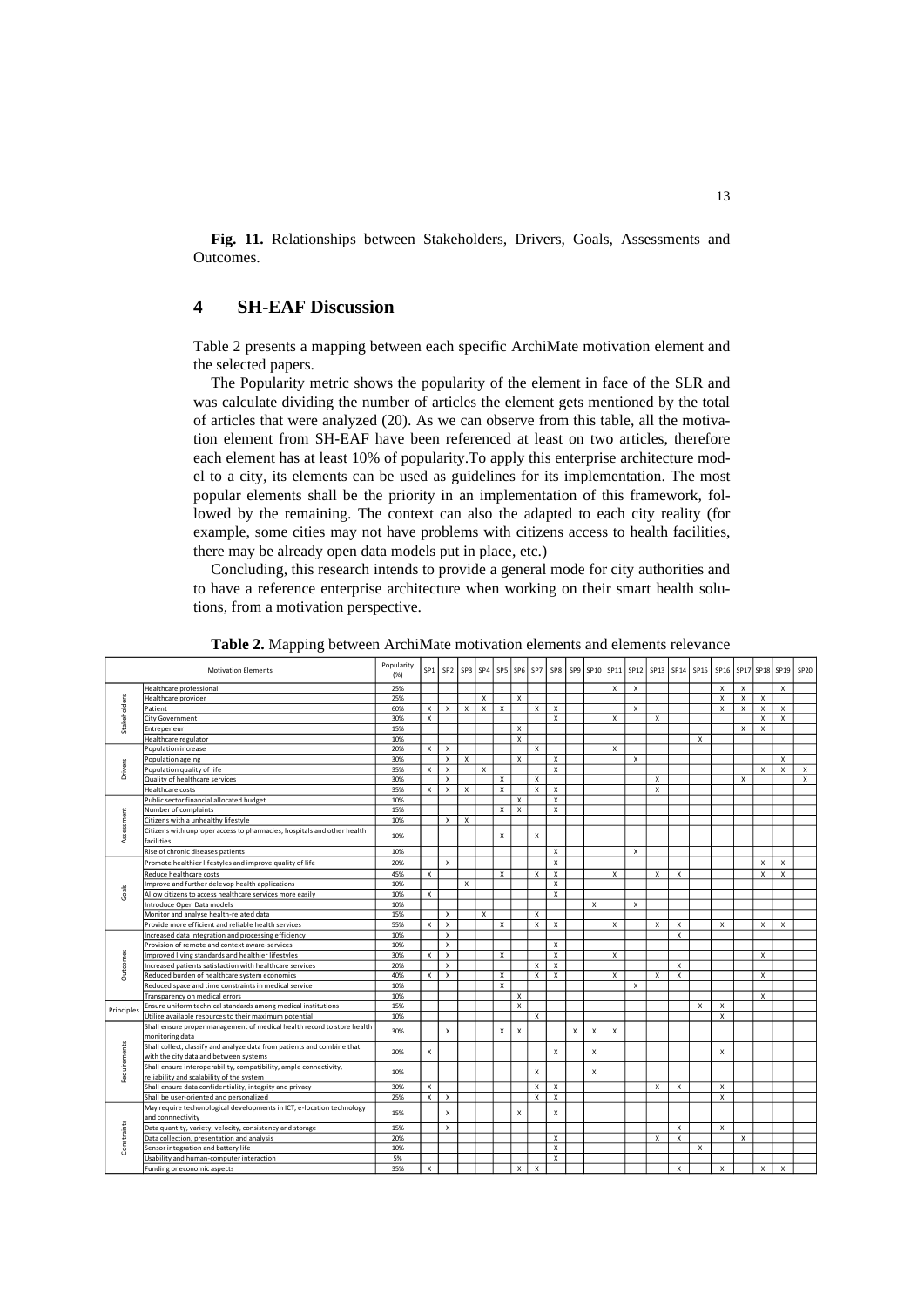### **5 Conclusion and future work**

In this work, a SLR was conducted to identify the key motivation elements for smart health implementations. With the summarized information and the analysis above, we answer the original research question (RQ) and the propose the SH-EAF.

The enterprise architecture elements set the foundations for a discussion about smart health implementation. The purpose was mainly to demonstrate how motivation elements are used to model the motivations, or reasons, that guide the design or change [21], and we believe these topics should be further addressed in future work to complement this framework proposal. By identifying the key motivation elements for smart health implementation, cities are better prepared to guide the design or change of an Enterprise Architecture [21]. On other hand, our framework is focused on motivation elements, as the goal was to give a reason and a context behind smart health implementation. Therefore, we believe that a similar approach on business, application and technological elements for smart health implementation would extend this framework proposal.

Lastly, the framework was based on the motivation element which are the most relevant for smart health.

### **References**

- 1. L. Chen, Y. Ho, H. Lee, H. Wu, H. Liu, H. Hsieh, Y. Huang and S. C. Lung, ``An Open Framework for Participatory PM2.5 Monitoring in Smart Cities'', Journal of IEEE Access, vol. 5, 2017.
- 2. T. Bakici, E. Almirall and J. Wareham, ``A Smart City Initiative: The Case of Barcelona'', Journal of the Knowledge Economy, vol. 4, June 2012.
- 3. D. Ding, M. Conti and A. Solanas, ``2016 Smart City Security and Privacy Workshop (SCSP-W): A smart health application and its related privacy issues'', 2016.
- 4. A. Obinikpo and B. Kantarci, ``Big Sensed Data Meets Deep Learning for Smarter Health Care in Smart Cities'', Journal of Sensor and Actuator Networks, vol. 6, November 2017.
- 5. 6 Aika, "Working together towards open data business: Lessons learned from cooperation between cities and businesses", DataBusiness.fi, European Data Portal, 2017
- 6. S. Tian, W. Yang, J. M. Le Grande, P. Wang, W. Huang and Z. Ye, ``Smart healthcare: making medical care more intelligent'', Global Health Journal, vol. 3, October 2019.
- 7. Demski, S. Garde and C. Hildebrand, ``Open data models for smart health interconnected applications: the example of openEHR'', BMC Medical Informatics and Decision-Making Journal, vol. 16, October 2016.
- 8. C. Patsakis, R. Venanzio, P. Bellavista, A. Solanas and M. Bourouche, ``2014 IEEE Me-MeA: Personalized medical services using smart cities'', 2014.
- 9. G. Trencher and A. Karvonen, ``Stretching 'Smart': Advancing Health and Wellbeing Through the Smart City Agenda'',Local Environment Journal, vol.24, July 2017.
- 10. F. Casino, E. Batista, C. Patsakis and A. Solanas,''Context-aware recommender for smart health'', October 2015.
- 11. A. N. A. Yusuf, F. Y. Zulkifli and I. W. Mustika, "Development of Monitoring and Health Service Information System to Support Smart Health on Android Platform," 4th ICNERE, 2018.

14